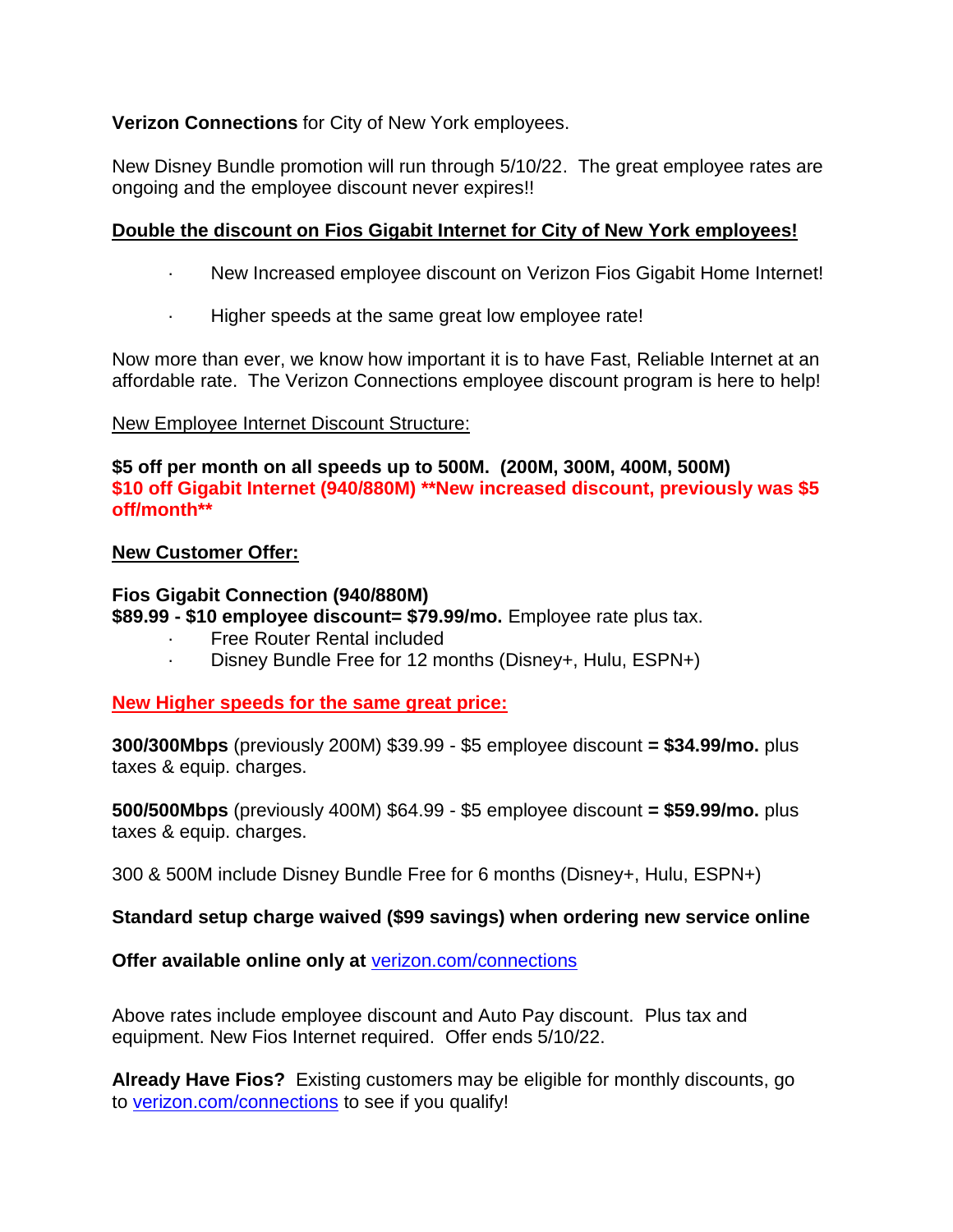Services ordered prior to January 2020 may require upgrade to Mix & Match platform to qualify.

## **Signing Up Is Easy**

1) Visit **[verizon.com/connections](https://www.verizon.com/home/verizonconnections?CMP=OLA_CON_OTH_22222_NA_20160207_NA_NM20140767_00001)** and enter your work email address.

Don't have a work email address, select "I don't have a work email address" and follow prompts to verify employment

- 2) You will receive an email with a shopping link from Verizon Connections.
- 3) Click on the embedded link in the email. Then follow the prompts to start saving!

Have Questions? Contact: [Catherine.p.fitzmaurice@verizon.com](mailto:Catherine.p.fitzmaurice@verizon.com)

Offer only available at [verizon.com/connections,](http://verizon.com/connections) orders placed anywhere else are not eligible. See website for additional terms and conditions.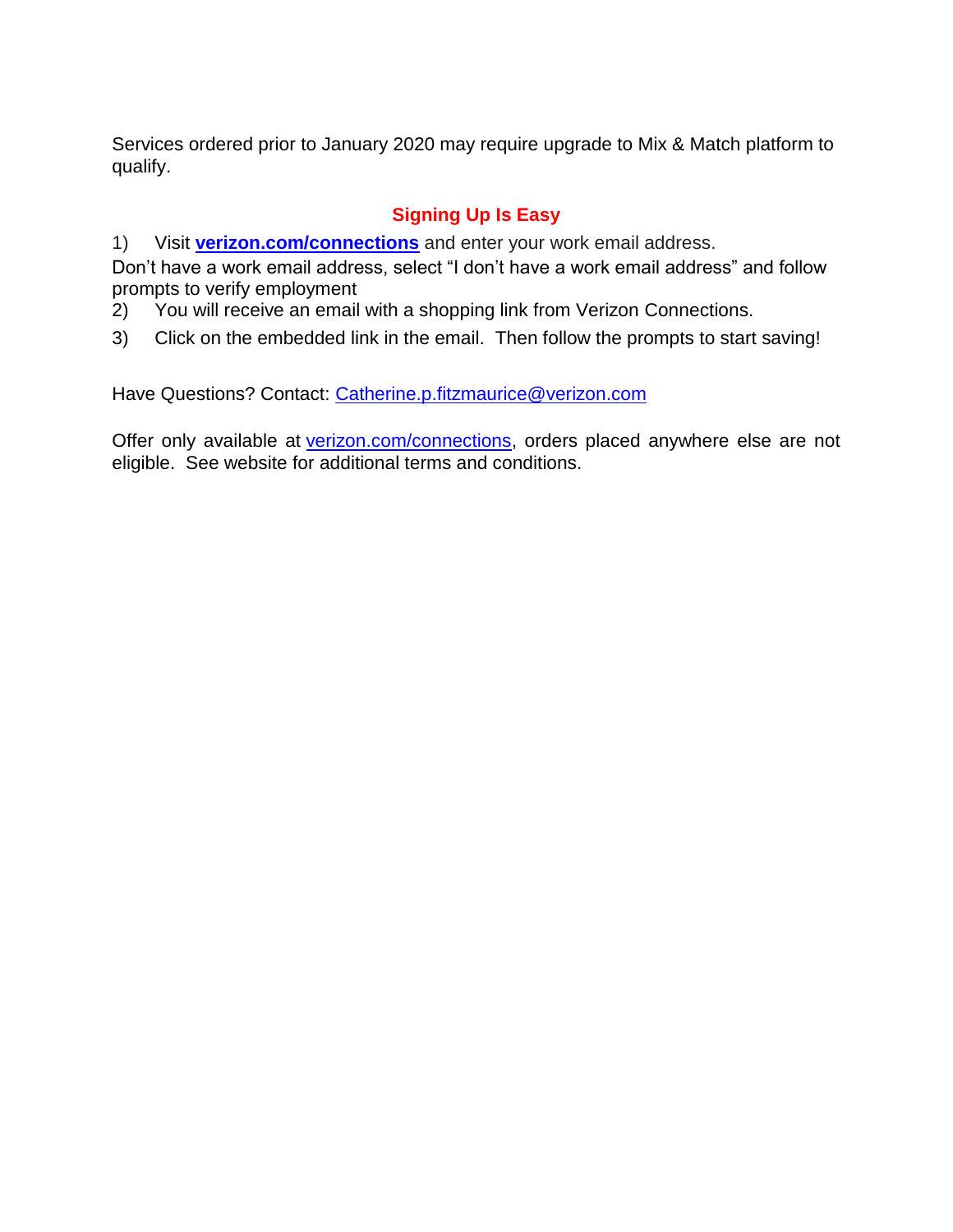# **[Special employee prices](https://www.verizon.com/home/verizonconnections?CMP=OLA_CON_OTH_22222_NA_20160207_NA_NM20140767_00001)  for new customers.**

**Enjoy more on the 100% fiber-optic network with no annual contract, no data caps and no surprises. Order online at verizon.com/connections.**

## **Get Disney+, Hulu, and ESPN+ on us.**

Stream the best movies, shows, sports, and more with The Disney Bundle—on us when you get Fios Home Internet. (Then, \$13.99/mo after.)\*

# **300 Mbps**

Special employee discount save \$5/mo.

\$39.99 **\$34.99** Per month w/ employee discount and Auto Pay + taxes & equip. charges.

 $-$  **Plus**  $-$ 

- + The Disney Bundle on us for 6 months (Then, \$13.99/mo after.)\*
- + \$99 home setup charge waived with online order

## **500 Mbps**

Special employee discount save \$5/mo.

\$64.99 **\$59.99**

Per month w/ employee discount and Auto Pay + taxes & equip. charges.

 $-$  **Plus**  $-$ 

- + The Disney Bundle on us for 6 months (Then, \$13.99/mo after.)\*
- + \$99 home setup charge waived with online order

# **Gigabit Connection**

Special employee discount save \$10/mo.

## \$89.99 **\$79.99**

Per month w/ employee discount and Auto Pay.

 $-$  **Plus**  $-$ 

- + The Disney Bundle on us for 12 months (Then, \$13.99/mo after.)\*
- + Whole-Home Wi-Fi coverage^
- + Speeds up to 940/880 Mbps
- + Router rental included
- + 2TB of Verizon Cloud storage
- + \$99 home setup charge waived with online order

## **Want TV?** Get a \$200 Verizon Gift Card\*\* by adding our best TV package to your order.

Plus, save even more on select Fios Internet and Verizon Wireless plans when you enroll in Mobile + Home Rewards through Verizon Up.†

## **This special employee offer is available online only. Go to verizon.com/connections to place your order.**



**Questions? Please contact: Catherine Fitzmaurice catherine.p.fitzmaurice@verizon.com**